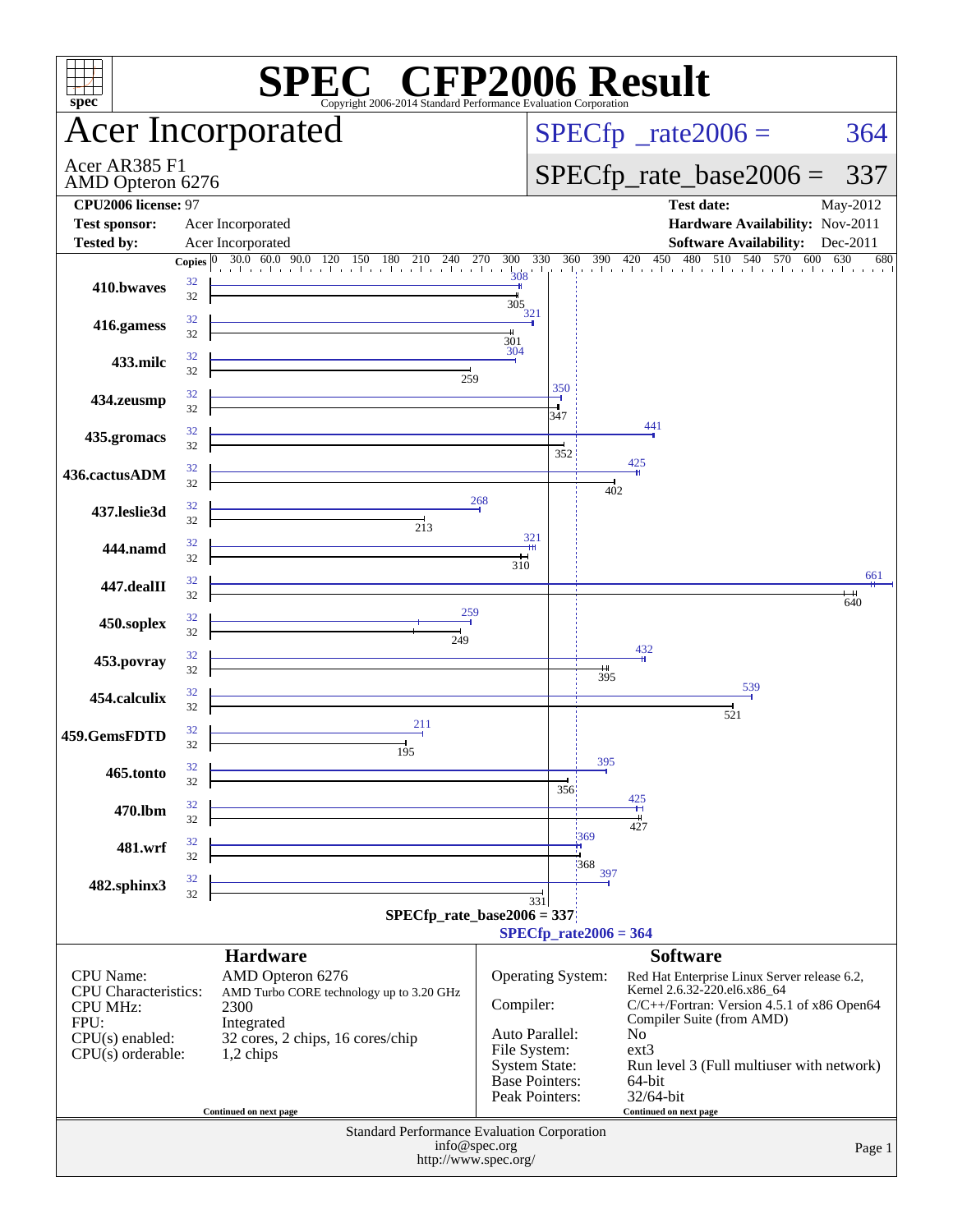

#### **[Submit Notes](http://www.spec.org/auto/cpu2006/Docs/result-fields.html#SubmitNotes)**

The config file option 'submit' was used. 'numactl' was used to bind copies to the cores. See the configuration file for details.

#### **[Operating System Notes](http://www.spec.org/auto/cpu2006/Docs/result-fields.html#OperatingSystemNotes)**

'ulimit -s unlimited' was used to set environment stack size 'ulimit -l 2097152' was used to set environment locked pages in memory limit

Transparent huge pages were enabled for this run (OS default)

Continued on next page

Standard Performance Evaluation Corporation [info@spec.org](mailto:info@spec.org) <http://www.spec.org/>

Page 2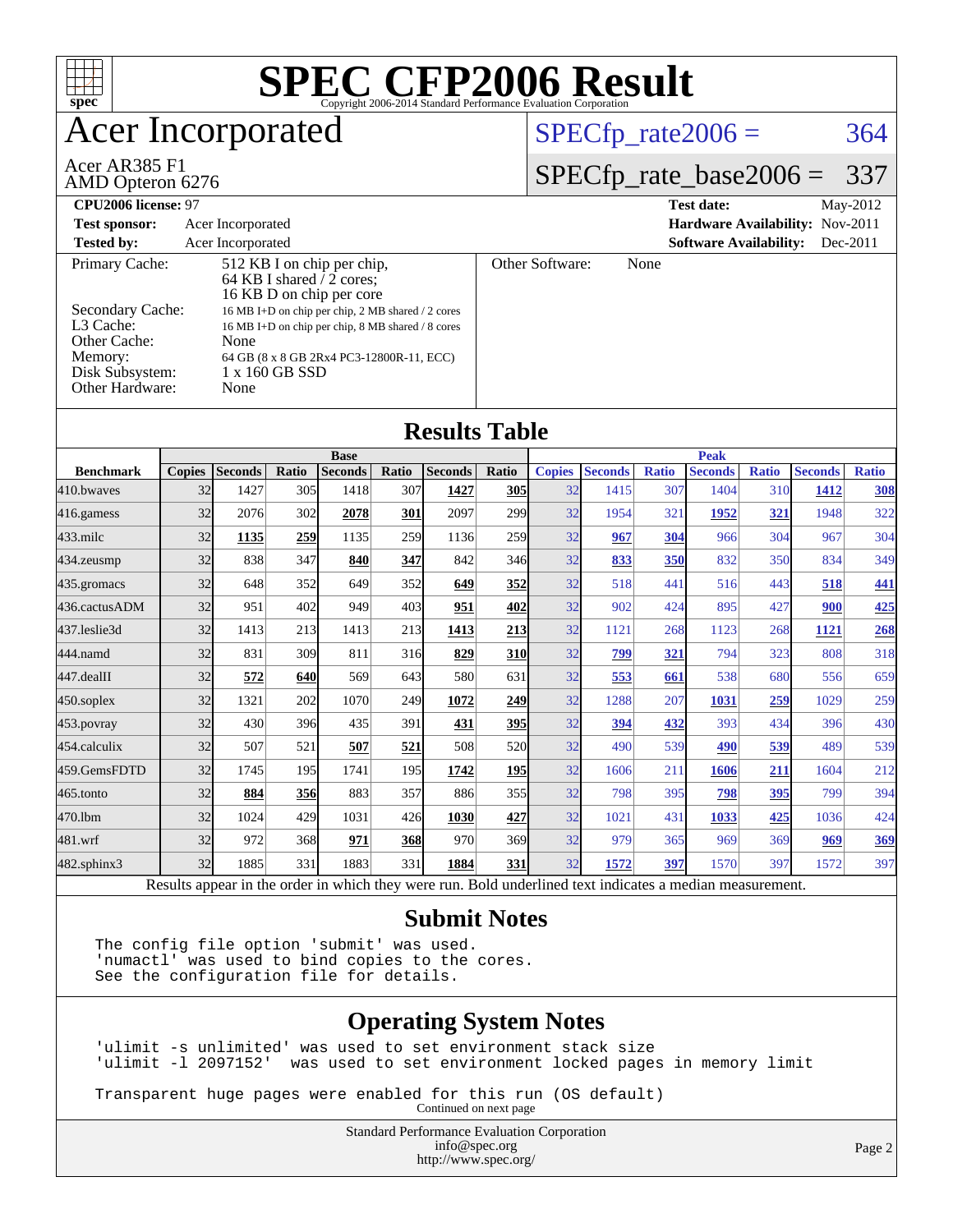

Acer Incorporated

 $SPECTp_rate2006 = 364$ 

Acer AR385 F1

AMD Opteron 6276

[SPECfp\\_rate\\_base2006 =](http://www.spec.org/auto/cpu2006/Docs/result-fields.html#SPECfpratebase2006) 337 **[CPU2006 license:](http://www.spec.org/auto/cpu2006/Docs/result-fields.html#CPU2006license)** 97 **[Test date:](http://www.spec.org/auto/cpu2006/Docs/result-fields.html#Testdate)** May-2012

**[Test sponsor:](http://www.spec.org/auto/cpu2006/Docs/result-fields.html#Testsponsor)** Acer Incorporated **[Hardware Availability:](http://www.spec.org/auto/cpu2006/Docs/result-fields.html#HardwareAvailability)** Nov-2011 **[Tested by:](http://www.spec.org/auto/cpu2006/Docs/result-fields.html#Testedby)** Acer Incorporated **[Software Availability:](http://www.spec.org/auto/cpu2006/Docs/result-fields.html#SoftwareAvailability)** Dec-2011

#### **[Operating System Notes \(Continued\)](http://www.spec.org/auto/cpu2006/Docs/result-fields.html#OperatingSystemNotes)**

Huge pages were not configured for this run.

#### **[Platform Notes](http://www.spec.org/auto/cpu2006/Docs/result-fields.html#PlatformNotes)**

 BIOS Settings: PowerNow = Disabled Fan Speed Control Modes = Full Speed

#### **[General Notes](http://www.spec.org/auto/cpu2006/Docs/result-fields.html#GeneralNotes)**

Environment variables set by runspec before the start of the run: LD\_LIBRARY\_PATH = "/usr/cpu2006/amd1104-rate-libs-revC/32:/usr/cpu2006/amd1104-rate-libs-revC/64"

The x86 Open64 Compiler Suite is only available from (and supported by) AMD at <http://developer.amd.com/cpu/open64>

Binaries were compiled on a system with 2x AMD Opteron 6274 chips + 64GB Memory using RHEL 6.1

### **[Base Compiler Invocation](http://www.spec.org/auto/cpu2006/Docs/result-fields.html#BaseCompilerInvocation)**

[C benchmarks](http://www.spec.org/auto/cpu2006/Docs/result-fields.html#Cbenchmarks): [opencc](http://www.spec.org/cpu2006/results/res2012q3/cpu2006-20120525-22398.flags.html#user_CCbase_Fopencc)

[C++ benchmarks:](http://www.spec.org/auto/cpu2006/Docs/result-fields.html#CXXbenchmarks) [openCC](http://www.spec.org/cpu2006/results/res2012q3/cpu2006-20120525-22398.flags.html#user_CXXbase_FopenCC)

[Fortran benchmarks](http://www.spec.org/auto/cpu2006/Docs/result-fields.html#Fortranbenchmarks): [openf95](http://www.spec.org/cpu2006/results/res2012q3/cpu2006-20120525-22398.flags.html#user_FCbase_Fopenf95)

[Benchmarks using both Fortran and C](http://www.spec.org/auto/cpu2006/Docs/result-fields.html#BenchmarksusingbothFortranandC): [opencc](http://www.spec.org/cpu2006/results/res2012q3/cpu2006-20120525-22398.flags.html#user_CC_FCbase_Fopencc) [openf95](http://www.spec.org/cpu2006/results/res2012q3/cpu2006-20120525-22398.flags.html#user_CC_FCbase_Fopenf95)

#### **[Base Portability Flags](http://www.spec.org/auto/cpu2006/Docs/result-fields.html#BasePortabilityFlags)**

 410.bwaves: [-DSPEC\\_CPU\\_LP64](http://www.spec.org/cpu2006/results/res2012q3/cpu2006-20120525-22398.flags.html#suite_basePORTABILITY410_bwaves_DSPEC_CPU_LP64) 416.gamess: [-DSPEC\\_CPU\\_LP64](http://www.spec.org/cpu2006/results/res2012q3/cpu2006-20120525-22398.flags.html#suite_basePORTABILITY416_gamess_DSPEC_CPU_LP64) 433.milc: [-DSPEC\\_CPU\\_LP64](http://www.spec.org/cpu2006/results/res2012q3/cpu2006-20120525-22398.flags.html#suite_basePORTABILITY433_milc_DSPEC_CPU_LP64) 434.zeusmp: [-DSPEC\\_CPU\\_LP64](http://www.spec.org/cpu2006/results/res2012q3/cpu2006-20120525-22398.flags.html#suite_basePORTABILITY434_zeusmp_DSPEC_CPU_LP64) 435.gromacs: [-DSPEC\\_CPU\\_LP64](http://www.spec.org/cpu2006/results/res2012q3/cpu2006-20120525-22398.flags.html#suite_basePORTABILITY435_gromacs_DSPEC_CPU_LP64) 436.cactusADM: [-DSPEC\\_CPU\\_LP64](http://www.spec.org/cpu2006/results/res2012q3/cpu2006-20120525-22398.flags.html#suite_basePORTABILITY436_cactusADM_DSPEC_CPU_LP64) [-fno-second-underscore](http://www.spec.org/cpu2006/results/res2012q3/cpu2006-20120525-22398.flags.html#user_baseFPORTABILITY436_cactusADM_F-fno-second-underscore) 437.leslie3d: [-DSPEC\\_CPU\\_LP64](http://www.spec.org/cpu2006/results/res2012q3/cpu2006-20120525-22398.flags.html#suite_basePORTABILITY437_leslie3d_DSPEC_CPU_LP64) 444.namd: [-DSPEC\\_CPU\\_LP64](http://www.spec.org/cpu2006/results/res2012q3/cpu2006-20120525-22398.flags.html#suite_basePORTABILITY444_namd_DSPEC_CPU_LP64) 447.dealII: [-DSPEC\\_CPU\\_LP64](http://www.spec.org/cpu2006/results/res2012q3/cpu2006-20120525-22398.flags.html#suite_basePORTABILITY447_dealII_DSPEC_CPU_LP64)

Continued on next page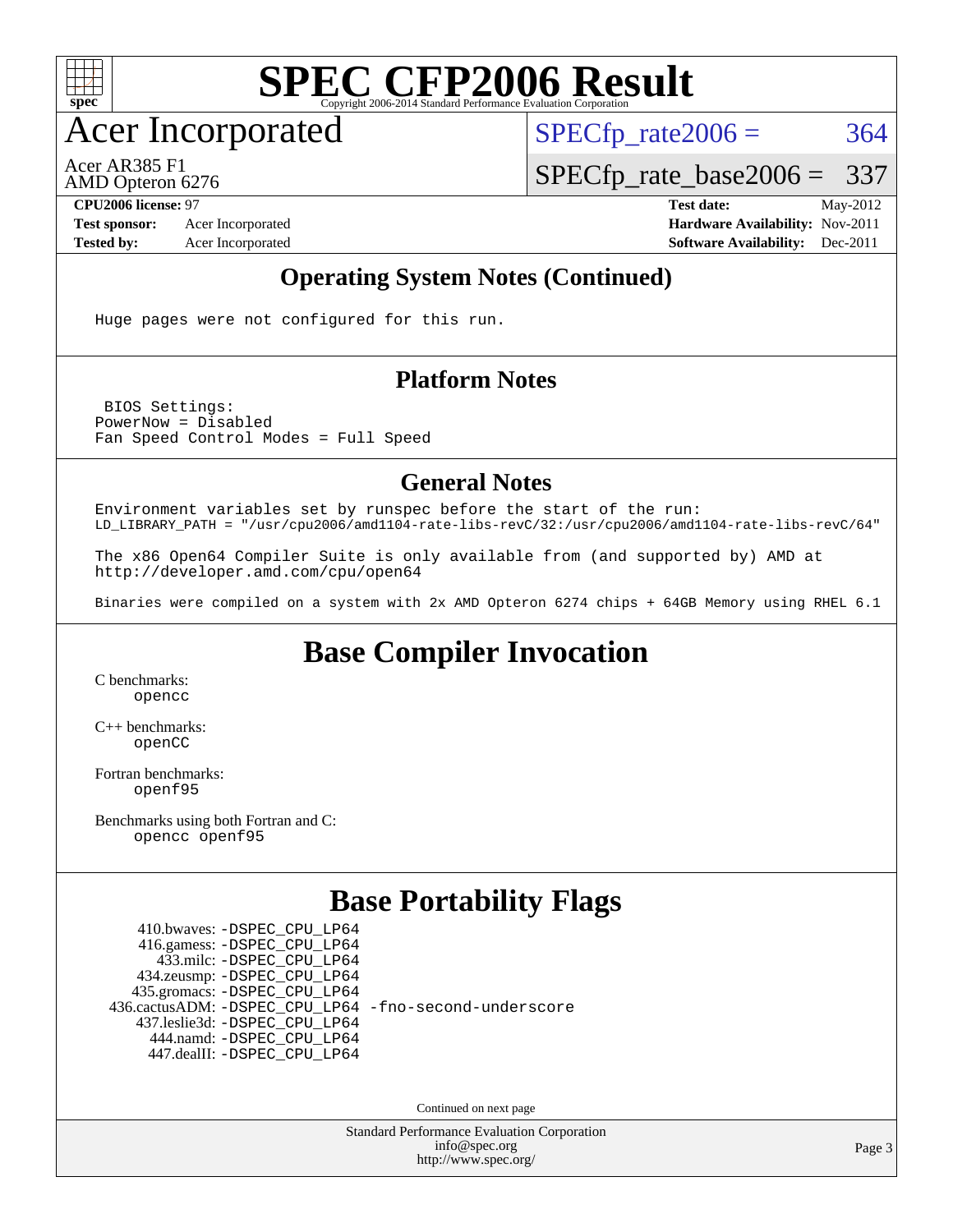

Acer Incorporated

 $SPECTp\_rate2006 = 364$ 

AMD Opteron 6276 Acer AR385 F1

[SPECfp\\_rate\\_base2006 =](http://www.spec.org/auto/cpu2006/Docs/result-fields.html#SPECfpratebase2006) 337

**[Tested by:](http://www.spec.org/auto/cpu2006/Docs/result-fields.html#Testedby)** Acer Incorporated **[Software Availability:](http://www.spec.org/auto/cpu2006/Docs/result-fields.html#SoftwareAvailability)** Dec-2011

**[CPU2006 license:](http://www.spec.org/auto/cpu2006/Docs/result-fields.html#CPU2006license)** 97 **[Test date:](http://www.spec.org/auto/cpu2006/Docs/result-fields.html#Testdate)** May-2012 **[Test sponsor:](http://www.spec.org/auto/cpu2006/Docs/result-fields.html#Testsponsor)** Acer Incorporated **[Hardware Availability:](http://www.spec.org/auto/cpu2006/Docs/result-fields.html#HardwareAvailability)** Nov-2011

### **[Base Portability Flags \(Continued\)](http://www.spec.org/auto/cpu2006/Docs/result-fields.html#BasePortabilityFlags)**

 450.soplex: [-DSPEC\\_CPU\\_LP64](http://www.spec.org/cpu2006/results/res2012q3/cpu2006-20120525-22398.flags.html#suite_basePORTABILITY450_soplex_DSPEC_CPU_LP64) 453.povray: [-DSPEC\\_CPU\\_LP64](http://www.spec.org/cpu2006/results/res2012q3/cpu2006-20120525-22398.flags.html#suite_basePORTABILITY453_povray_DSPEC_CPU_LP64) 454.calculix: [-DSPEC\\_CPU\\_LP64](http://www.spec.org/cpu2006/results/res2012q3/cpu2006-20120525-22398.flags.html#suite_basePORTABILITY454_calculix_DSPEC_CPU_LP64) 459.GemsFDTD: [-DSPEC\\_CPU\\_LP64](http://www.spec.org/cpu2006/results/res2012q3/cpu2006-20120525-22398.flags.html#suite_basePORTABILITY459_GemsFDTD_DSPEC_CPU_LP64) 465.tonto: [-DSPEC\\_CPU\\_LP64](http://www.spec.org/cpu2006/results/res2012q3/cpu2006-20120525-22398.flags.html#suite_basePORTABILITY465_tonto_DSPEC_CPU_LP64) 470.lbm: [-DSPEC\\_CPU\\_LP64](http://www.spec.org/cpu2006/results/res2012q3/cpu2006-20120525-22398.flags.html#suite_basePORTABILITY470_lbm_DSPEC_CPU_LP64) 481.wrf: [-DSPEC\\_CPU\\_LINUX](http://www.spec.org/cpu2006/results/res2012q3/cpu2006-20120525-22398.flags.html#b481.wrf_basePORTABILITY_DSPEC_CPU_LINUX) [-DSPEC\\_CPU\\_CASE\\_FLAG](http://www.spec.org/cpu2006/results/res2012q3/cpu2006-20120525-22398.flags.html#b481.wrf_basePORTABILITY_DSPEC_CPU_CASE_FLAG) [-DSPEC\\_CPU\\_LP64](http://www.spec.org/cpu2006/results/res2012q3/cpu2006-20120525-22398.flags.html#suite_basePORTABILITY481_wrf_DSPEC_CPU_LP64) [-fno-second-underscore](http://www.spec.org/cpu2006/results/res2012q3/cpu2006-20120525-22398.flags.html#user_baseFPORTABILITY481_wrf_F-fno-second-underscore) 482.sphinx3: [-DSPEC\\_CPU\\_LP64](http://www.spec.org/cpu2006/results/res2012q3/cpu2006-20120525-22398.flags.html#suite_basePORTABILITY482_sphinx3_DSPEC_CPU_LP64)

### **[Base Optimization Flags](http://www.spec.org/auto/cpu2006/Docs/result-fields.html#BaseOptimizationFlags)**

[C benchmarks](http://www.spec.org/auto/cpu2006/Docs/result-fields.html#Cbenchmarks):

[-march=bdver1](http://www.spec.org/cpu2006/results/res2012q3/cpu2006-20120525-22398.flags.html#user_CCbase_F-march_fdb9f2653a6b3eaa60be4cf93a9ba5f3) [-Ofast](http://www.spec.org/cpu2006/results/res2012q3/cpu2006-20120525-22398.flags.html#user_CCbase_F-Ofast) [-OPT:malloc\\_alg=1](http://www.spec.org/cpu2006/results/res2012q3/cpu2006-20120525-22398.flags.html#user_CCbase_F-OPT:malloc_algorithm_58733815edefaa612c2ed769b716daa0) [-HP:bd=2m:heap=2m](http://www.spec.org/cpu2006/results/res2012q3/cpu2006-20120525-22398.flags.html#user_CCbase_F-HUGEPAGE_539c723a9f9bd1bd95cd839aeb740bae) [-IPA:plimit=8000](http://www.spec.org/cpu2006/results/res2012q3/cpu2006-20120525-22398.flags.html#user_CCbase_F-IPA:plimit_92cba83f3d47f09c7d5368fda93ddbd7) [-IPA:small\\_pu=100](http://www.spec.org/cpu2006/results/res2012q3/cpu2006-20120525-22398.flags.html#user_CCbase_F-IPA:small_pu_900a09767c6929d55c26ea3d32399996) [-mso](http://www.spec.org/cpu2006/results/res2012q3/cpu2006-20120525-22398.flags.html#user_CCbase_F-mso)

[C++ benchmarks:](http://www.spec.org/auto/cpu2006/Docs/result-fields.html#CXXbenchmarks)

[-march=bdver1](http://www.spec.org/cpu2006/results/res2012q3/cpu2006-20120525-22398.flags.html#user_CXXbase_F-march_fdb9f2653a6b3eaa60be4cf93a9ba5f3) [-Ofast](http://www.spec.org/cpu2006/results/res2012q3/cpu2006-20120525-22398.flags.html#user_CXXbase_F-Ofast) [-static](http://www.spec.org/cpu2006/results/res2012q3/cpu2006-20120525-22398.flags.html#user_CXXbase_F-static) [-CG:load\\_exe=0](http://www.spec.org/cpu2006/results/res2012q3/cpu2006-20120525-22398.flags.html#user_CXXbase_F-CG:load_exe_274d025dc8e91b4834366e9e44cd78e3) [-OPT:malloc\\_alg=1](http://www.spec.org/cpu2006/results/res2012q3/cpu2006-20120525-22398.flags.html#user_CXXbase_F-OPT:malloc_algorithm_58733815edefaa612c2ed769b716daa0) [-INLINE:aggressive=on](http://www.spec.org/cpu2006/results/res2012q3/cpu2006-20120525-22398.flags.html#user_CXXbase_F-INLINE:aggressive_e14807c0a1e56a6a83cb25ab07c7ae8a) [-HP:bd=2m:heap=2m](http://www.spec.org/cpu2006/results/res2012q3/cpu2006-20120525-22398.flags.html#user_CXXbase_F-HUGEPAGE_539c723a9f9bd1bd95cd839aeb740bae) [-D\\_\\_OPEN64\\_FAST\\_SET](http://www.spec.org/cpu2006/results/res2012q3/cpu2006-20120525-22398.flags.html#user_CXXbase_F-D__OPEN64_FAST_SET_294c6d8260f208640e5474aae24dc22e)

[Fortran benchmarks](http://www.spec.org/auto/cpu2006/Docs/result-fields.html#Fortranbenchmarks):

[-march=bdver1](http://www.spec.org/cpu2006/results/res2012q3/cpu2006-20120525-22398.flags.html#user_FCbase_F-march_fdb9f2653a6b3eaa60be4cf93a9ba5f3) [-Ofast](http://www.spec.org/cpu2006/results/res2012q3/cpu2006-20120525-22398.flags.html#user_FCbase_F-Ofast) [-LNO:blocking=off](http://www.spec.org/cpu2006/results/res2012q3/cpu2006-20120525-22398.flags.html#user_FCbase_F-LNO:blocking_806f5758a3ec85ed57cd5625787129f2) [-OPT:rsqrt=2](http://www.spec.org/cpu2006/results/res2012q3/cpu2006-20120525-22398.flags.html#user_FCbase_F-OPT:rsqrt_86267f9eadbaac77732db1e74eed7bf8) [-OPT:unroll\\_size=256](http://www.spec.org/cpu2006/results/res2012q3/cpu2006-20120525-22398.flags.html#user_FCbase_F-OPT:unroll_size_dfa492f42f50f580c3837c8b22d14f27) [-HP:bd=2m:heap=2m](http://www.spec.org/cpu2006/results/res2012q3/cpu2006-20120525-22398.flags.html#user_FCbase_F-HUGEPAGE_539c723a9f9bd1bd95cd839aeb740bae) [-mso](http://www.spec.org/cpu2006/results/res2012q3/cpu2006-20120525-22398.flags.html#user_FCbase_F-mso)

[Benchmarks using both Fortran and C](http://www.spec.org/auto/cpu2006/Docs/result-fields.html#BenchmarksusingbothFortranandC):

[-march=bdver1](http://www.spec.org/cpu2006/results/res2012q3/cpu2006-20120525-22398.flags.html#user_CC_FCbase_F-march_fdb9f2653a6b3eaa60be4cf93a9ba5f3) [-Ofast](http://www.spec.org/cpu2006/results/res2012q3/cpu2006-20120525-22398.flags.html#user_CC_FCbase_F-Ofast) [-OPT:malloc\\_alg=1](http://www.spec.org/cpu2006/results/res2012q3/cpu2006-20120525-22398.flags.html#user_CC_FCbase_F-OPT:malloc_algorithm_58733815edefaa612c2ed769b716daa0) [-HP:bd=2m:heap=2m](http://www.spec.org/cpu2006/results/res2012q3/cpu2006-20120525-22398.flags.html#user_CC_FCbase_F-HUGEPAGE_539c723a9f9bd1bd95cd839aeb740bae) [-IPA:plimit=8000](http://www.spec.org/cpu2006/results/res2012q3/cpu2006-20120525-22398.flags.html#user_CC_FCbase_F-IPA:plimit_92cba83f3d47f09c7d5368fda93ddbd7) [-IPA:small\\_pu=100](http://www.spec.org/cpu2006/results/res2012q3/cpu2006-20120525-22398.flags.html#user_CC_FCbase_F-IPA:small_pu_900a09767c6929d55c26ea3d32399996) [-mso](http://www.spec.org/cpu2006/results/res2012q3/cpu2006-20120525-22398.flags.html#user_CC_FCbase_F-mso) [-LNO:blocking=off](http://www.spec.org/cpu2006/results/res2012q3/cpu2006-20120525-22398.flags.html#user_CC_FCbase_F-LNO:blocking_806f5758a3ec85ed57cd5625787129f2) [-OPT:rsqrt=2](http://www.spec.org/cpu2006/results/res2012q3/cpu2006-20120525-22398.flags.html#user_CC_FCbase_F-OPT:rsqrt_86267f9eadbaac77732db1e74eed7bf8) [-OPT:unroll\\_size=256](http://www.spec.org/cpu2006/results/res2012q3/cpu2006-20120525-22398.flags.html#user_CC_FCbase_F-OPT:unroll_size_dfa492f42f50f580c3837c8b22d14f27)

#### **[Peak Compiler Invocation](http://www.spec.org/auto/cpu2006/Docs/result-fields.html#PeakCompilerInvocation)**

[C benchmarks](http://www.spec.org/auto/cpu2006/Docs/result-fields.html#Cbenchmarks): [opencc](http://www.spec.org/cpu2006/results/res2012q3/cpu2006-20120525-22398.flags.html#user_CCpeak_Fopencc)

[C++ benchmarks:](http://www.spec.org/auto/cpu2006/Docs/result-fields.html#CXXbenchmarks) [openCC](http://www.spec.org/cpu2006/results/res2012q3/cpu2006-20120525-22398.flags.html#user_CXXpeak_FopenCC)

[Fortran benchmarks](http://www.spec.org/auto/cpu2006/Docs/result-fields.html#Fortranbenchmarks): [openf95](http://www.spec.org/cpu2006/results/res2012q3/cpu2006-20120525-22398.flags.html#user_FCpeak_Fopenf95)

[Benchmarks using both Fortran and C](http://www.spec.org/auto/cpu2006/Docs/result-fields.html#BenchmarksusingbothFortranandC): [opencc](http://www.spec.org/cpu2006/results/res2012q3/cpu2006-20120525-22398.flags.html#user_CC_FCpeak_Fopencc) [openf95](http://www.spec.org/cpu2006/results/res2012q3/cpu2006-20120525-22398.flags.html#user_CC_FCpeak_Fopenf95)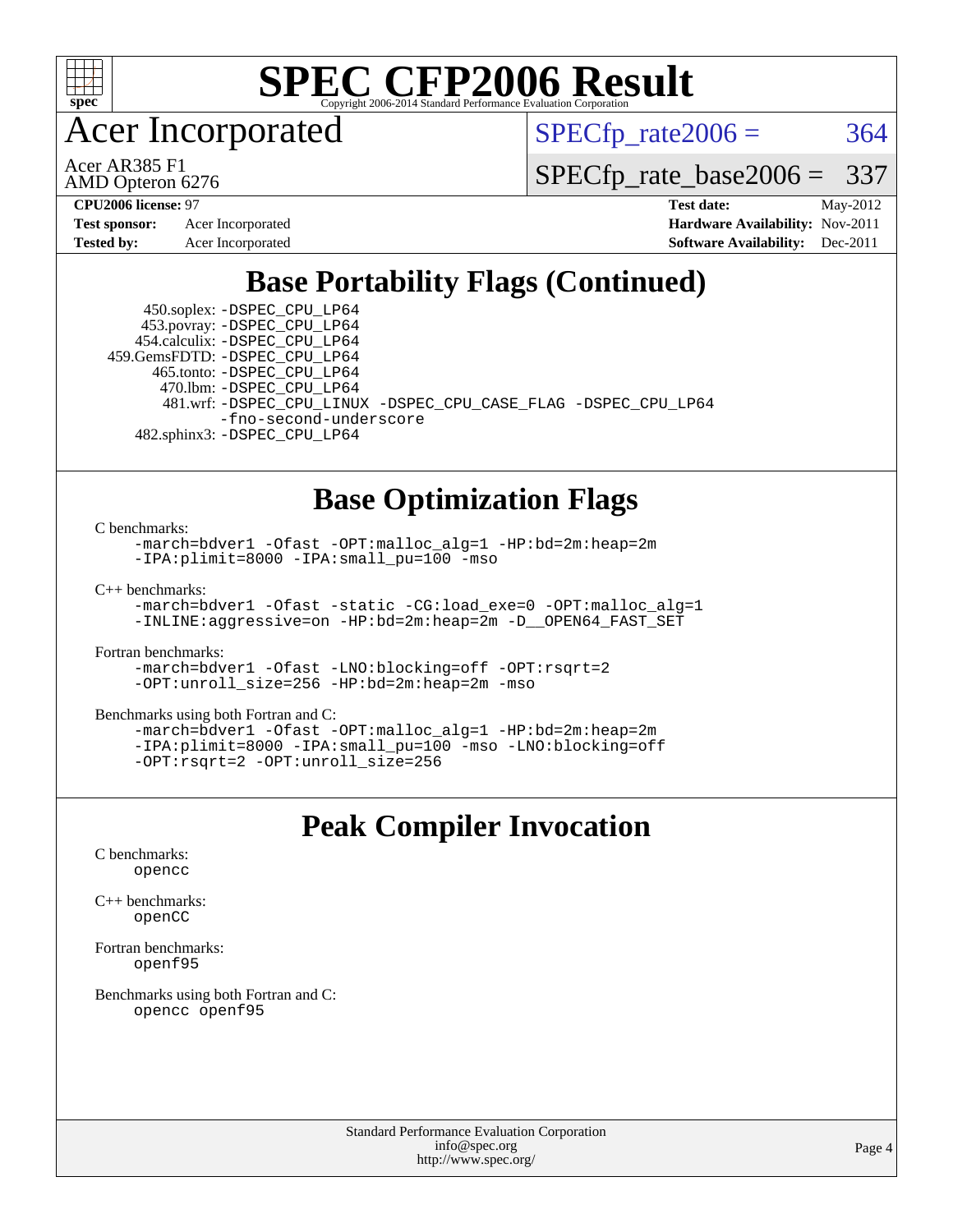

Acer Incorporated

 $SPECTp\_rate2006 = 364$ 

AMD Opteron 6276 Acer AR385 F1

[SPECfp\\_rate\\_base2006 =](http://www.spec.org/auto/cpu2006/Docs/result-fields.html#SPECfpratebase2006) 337

**[CPU2006 license:](http://www.spec.org/auto/cpu2006/Docs/result-fields.html#CPU2006license)** 97 **[Test date:](http://www.spec.org/auto/cpu2006/Docs/result-fields.html#Testdate)** May-2012 **[Test sponsor:](http://www.spec.org/auto/cpu2006/Docs/result-fields.html#Testsponsor)** Acer Incorporated **[Hardware Availability:](http://www.spec.org/auto/cpu2006/Docs/result-fields.html#HardwareAvailability)** Nov-2011 **[Tested by:](http://www.spec.org/auto/cpu2006/Docs/result-fields.html#Testedby)** Acer Incorporated **[Software Availability:](http://www.spec.org/auto/cpu2006/Docs/result-fields.html#SoftwareAvailability)** Dec-2011

### **[Peak Portability Flags](http://www.spec.org/auto/cpu2006/Docs/result-fields.html#PeakPortabilityFlags)**

 410.bwaves: [-DSPEC\\_CPU\\_LP64](http://www.spec.org/cpu2006/results/res2012q3/cpu2006-20120525-22398.flags.html#suite_peakPORTABILITY410_bwaves_DSPEC_CPU_LP64) 416.gamess: [-DSPEC\\_CPU\\_LP64](http://www.spec.org/cpu2006/results/res2012q3/cpu2006-20120525-22398.flags.html#suite_peakPORTABILITY416_gamess_DSPEC_CPU_LP64) 433.milc: [-DSPEC\\_CPU\\_LP64](http://www.spec.org/cpu2006/results/res2012q3/cpu2006-20120525-22398.flags.html#suite_peakPORTABILITY433_milc_DSPEC_CPU_LP64) 434.zeusmp: [-DSPEC\\_CPU\\_LP64](http://www.spec.org/cpu2006/results/res2012q3/cpu2006-20120525-22398.flags.html#suite_peakPORTABILITY434_zeusmp_DSPEC_CPU_LP64) 435.gromacs: [-DSPEC\\_CPU\\_LP64](http://www.spec.org/cpu2006/results/res2012q3/cpu2006-20120525-22398.flags.html#suite_peakPORTABILITY435_gromacs_DSPEC_CPU_LP64) 436.cactusADM: [-DSPEC\\_CPU\\_LP64](http://www.spec.org/cpu2006/results/res2012q3/cpu2006-20120525-22398.flags.html#suite_peakPORTABILITY436_cactusADM_DSPEC_CPU_LP64) [-fno-second-underscore](http://www.spec.org/cpu2006/results/res2012q3/cpu2006-20120525-22398.flags.html#user_peakFPORTABILITY436_cactusADM_F-fno-second-underscore) 437.leslie3d: [-DSPEC\\_CPU\\_LP64](http://www.spec.org/cpu2006/results/res2012q3/cpu2006-20120525-22398.flags.html#suite_peakPORTABILITY437_leslie3d_DSPEC_CPU_LP64) 444.namd: [-DSPEC\\_CPU\\_LP64](http://www.spec.org/cpu2006/results/res2012q3/cpu2006-20120525-22398.flags.html#suite_peakPORTABILITY444_namd_DSPEC_CPU_LP64) 453.povray: [-DSPEC\\_CPU\\_LP64](http://www.spec.org/cpu2006/results/res2012q3/cpu2006-20120525-22398.flags.html#suite_peakPORTABILITY453_povray_DSPEC_CPU_LP64) 454.calculix: [-DSPEC\\_CPU\\_LP64](http://www.spec.org/cpu2006/results/res2012q3/cpu2006-20120525-22398.flags.html#suite_peakPORTABILITY454_calculix_DSPEC_CPU_LP64) 459.GemsFDTD: [-DSPEC\\_CPU\\_LP64](http://www.spec.org/cpu2006/results/res2012q3/cpu2006-20120525-22398.flags.html#suite_peakPORTABILITY459_GemsFDTD_DSPEC_CPU_LP64) 465.tonto: [-DSPEC\\_CPU\\_LP64](http://www.spec.org/cpu2006/results/res2012q3/cpu2006-20120525-22398.flags.html#suite_peakPORTABILITY465_tonto_DSPEC_CPU_LP64) 470.lbm: [-DSPEC\\_CPU\\_LP64](http://www.spec.org/cpu2006/results/res2012q3/cpu2006-20120525-22398.flags.html#suite_peakPORTABILITY470_lbm_DSPEC_CPU_LP64) 481.wrf: [-DSPEC\\_CPU\\_LINUX](http://www.spec.org/cpu2006/results/res2012q3/cpu2006-20120525-22398.flags.html#b481.wrf_peakPORTABILITY_DSPEC_CPU_LINUX) [-DSPEC\\_CPU\\_CASE\\_FLAG](http://www.spec.org/cpu2006/results/res2012q3/cpu2006-20120525-22398.flags.html#b481.wrf_peakPORTABILITY_DSPEC_CPU_CASE_FLAG) [-DSPEC\\_CPU\\_LP64](http://www.spec.org/cpu2006/results/res2012q3/cpu2006-20120525-22398.flags.html#suite_peakPORTABILITY481_wrf_DSPEC_CPU_LP64) [-fno-second-underscore](http://www.spec.org/cpu2006/results/res2012q3/cpu2006-20120525-22398.flags.html#user_peakFPORTABILITY481_wrf_F-fno-second-underscore) 482.sphinx3: [-DSPEC\\_CPU\\_LP64](http://www.spec.org/cpu2006/results/res2012q3/cpu2006-20120525-22398.flags.html#suite_peakPORTABILITY482_sphinx3_DSPEC_CPU_LP64)

### **[Peak Optimization Flags](http://www.spec.org/auto/cpu2006/Docs/result-fields.html#PeakOptimizationFlags)**

[C benchmarks](http://www.spec.org/auto/cpu2006/Docs/result-fields.html#Cbenchmarks):

 433.milc: [-march=bdver1](http://www.spec.org/cpu2006/results/res2012q3/cpu2006-20120525-22398.flags.html#user_peakCCLD433_milc_F-march_fdb9f2653a6b3eaa60be4cf93a9ba5f3) [-Ofast](http://www.spec.org/cpu2006/results/res2012q3/cpu2006-20120525-22398.flags.html#user_peakCOPTIMIZE433_milc_F-Ofast) [-CG:movnti=1](http://www.spec.org/cpu2006/results/res2012q3/cpu2006-20120525-22398.flags.html#user_peakCOPTIMIZE433_milc_F-CG:movnti_c5191dc1f6da57382570e339f0143b6b) [-CG:locs\\_best=on](http://www.spec.org/cpu2006/results/res2012q3/cpu2006-20120525-22398.flags.html#user_peakCOPTIMIZE433_milc_F-CG:locs_best_44bf6c0eb80ac6a9a061cf7622f6bbb4) [-HP:bdt=2m:heap=2m](http://www.spec.org/cpu2006/results/res2012q3/cpu2006-20120525-22398.flags.html#user_peakCOPTIMIZE433_milc_F-HUGEPAGE_855e97383b49831f390a2af16fe7202f) [-IPA:plimit=7000](http://www.spec.org/cpu2006/results/res2012q3/cpu2006-20120525-22398.flags.html#user_peakCOPTIMIZE433_milc_F-IPA:plimit_9ab6b7e2a03099d305c7c932a2b08e7b) [-IPA:callee\\_limit=1200](http://www.spec.org/cpu2006/results/res2012q3/cpu2006-20120525-22398.flags.html#user_peakCOPTIMIZE433_milc_F-IPA:callee_limit_84570d230861a5f7e1ef8b9d520820bd) [-OPT:struct\\_array\\_copy=2](http://www.spec.org/cpu2006/results/res2012q3/cpu2006-20120525-22398.flags.html#user_peakCOPTIMIZE433_milc_F-OPT:struct_array_copy_974d2ad8eca78b540f82de85c2718c76) [-OPT:alias=field\\_sensitive](http://www.spec.org/cpu2006/results/res2012q3/cpu2006-20120525-22398.flags.html#user_peakCOPTIMIZE433_milc_F-OPT:alias_5e8b0b9ccca45811fc77b81277beeeb6) [-mso](http://www.spec.org/cpu2006/results/res2012q3/cpu2006-20120525-22398.flags.html#user_peakCOPTIMIZE433_milc_F-mso) 470.lbm: [-march=bdver1](http://www.spec.org/cpu2006/results/res2012q3/cpu2006-20120525-22398.flags.html#user_peakCCLD470_lbm_F-march_fdb9f2653a6b3eaa60be4cf93a9ba5f3) [-Ofast](http://www.spec.org/cpu2006/results/res2012q3/cpu2006-20120525-22398.flags.html#user_peakCOPTIMIZE470_lbm_F-Ofast) [-CG:cmp\\_peep=on](http://www.spec.org/cpu2006/results/res2012q3/cpu2006-20120525-22398.flags.html#user_peakCOPTIMIZE470_lbm_F-CG:cmp_peep_ab90c979e95bee1f1f617a32622424ed) [-OPT:unroll\\_times\\_max=8](http://www.spec.org/cpu2006/results/res2012q3/cpu2006-20120525-22398.flags.html#user_peakCOPTIMIZE470_lbm_F-OPT:unroll_times_max_1ad8852298ca2c36a68b2d007aae0e22) [-OPT:unroll\\_size=256](http://www.spec.org/cpu2006/results/res2012q3/cpu2006-20120525-22398.flags.html#user_peakCOPTIMIZE470_lbm_F-OPT:unroll_size_dfa492f42f50f580c3837c8b22d14f27)

[-OPT:unroll\\_level=2](http://www.spec.org/cpu2006/results/res2012q3/cpu2006-20120525-22398.flags.html#user_peakCOPTIMIZE470_lbm_F-OPT:unroll_level_2cd767e66711a193dd7aad8ffe1e4d20) [-OPT:keep\\_ext=on](http://www.spec.org/cpu2006/results/res2012q3/cpu2006-20120525-22398.flags.html#user_peakCOPTIMIZE470_lbm_F-OPT:keep_ext_4dbb9969188886aadf10437ce9577910) [-HP:bdt=2m:heap=2m](http://www.spec.org/cpu2006/results/res2012q3/cpu2006-20120525-22398.flags.html#user_peakCOPTIMIZE470_lbm_F-HUGEPAGE_855e97383b49831f390a2af16fe7202f) [-IPA:plimit=8000](http://www.spec.org/cpu2006/results/res2012q3/cpu2006-20120525-22398.flags.html#user_peakCOPTIMIZE470_lbm_F-IPA:plimit_92cba83f3d47f09c7d5368fda93ddbd7) [-IPA:small\\_pu=100](http://www.spec.org/cpu2006/results/res2012q3/cpu2006-20120525-22398.flags.html#user_peakCOPTIMIZE470_lbm_F-IPA:small_pu_900a09767c6929d55c26ea3d32399996) [-mso](http://www.spec.org/cpu2006/results/res2012q3/cpu2006-20120525-22398.flags.html#user_peakCOPTIMIZE470_lbm_F-mso)

 482.sphinx3: [-march=bdver1](http://www.spec.org/cpu2006/results/res2012q3/cpu2006-20120525-22398.flags.html#user_peakCCLD482_sphinx3_F-march_fdb9f2653a6b3eaa60be4cf93a9ba5f3) [-fb\\_create fbdata](http://www.spec.org/cpu2006/results/res2012q3/cpu2006-20120525-22398.flags.html#user_peakPASS1_CFLAGSPASS1_LDFLAGS482_sphinx3_F-fb_create_filename)(pass 1) [-fb\\_opt fbdata](http://www.spec.org/cpu2006/results/res2012q3/cpu2006-20120525-22398.flags.html#user_peakPASS2_CFLAGSPASS2_LDFLAGS482_sphinx3_F-fb_opt_filename)(pass 2) [-Ofast](http://www.spec.org/cpu2006/results/res2012q3/cpu2006-20120525-22398.flags.html#user_peakCOPTIMIZE482_sphinx3_F-Ofast) [-IPA:plimit=1000](http://www.spec.org/cpu2006/results/res2012q3/cpu2006-20120525-22398.flags.html#user_peakCOPTIMIZE482_sphinx3_F-IPA:plimit_a21635e8c676b861cbb49424034e8738) [-OPT:malloc\\_alg=2](http://www.spec.org/cpu2006/results/res2012q3/cpu2006-20120525-22398.flags.html#user_peakCOPTIMIZE482_sphinx3_F-OPT:malloc_algorithm_e62903d0840423b2a5cd674766328c33) [-CG:cmp\\_peep=on](http://www.spec.org/cpu2006/results/res2012q3/cpu2006-20120525-22398.flags.html#user_peakCOPTIMIZE482_sphinx3_F-CG:cmp_peep_ab90c979e95bee1f1f617a32622424ed) [-CG:local\\_sched\\_alg=2](http://www.spec.org/cpu2006/results/res2012q3/cpu2006-20120525-22398.flags.html#user_peakCOPTIMIZE482_sphinx3_F-CG:local_sched_alg_7e9cde87db6e5e7117cdd873e1f958ca) [-CG:p2align=0](http://www.spec.org/cpu2006/results/res2012q3/cpu2006-20120525-22398.flags.html#user_peakCOPTIMIZE482_sphinx3_F-CG:p2align_f0b0486d75f2be7d5254cfc84ff9845e) [-INLINE:aggressive=on](http://www.spec.org/cpu2006/results/res2012q3/cpu2006-20120525-22398.flags.html#user_peakCOPTIMIZE482_sphinx3_F-INLINE:aggressive_e14807c0a1e56a6a83cb25ab07c7ae8a) [-LNO:prefetch=2](http://www.spec.org/cpu2006/results/res2012q3/cpu2006-20120525-22398.flags.html#user_peakCOPTIMIZE482_sphinx3_F-LNO:prefetch_9aee81855ba0592a3c8a40ba7b041143) [-LNO:prefetch\\_ahead=4](http://www.spec.org/cpu2006/results/res2012q3/cpu2006-20120525-22398.flags.html#user_peakCOPTIMIZE482_sphinx3_F-LNO:prefetch_ahead_8c6859a25238ee4458253845ce09b91d) [-mso](http://www.spec.org/cpu2006/results/res2012q3/cpu2006-20120525-22398.flags.html#user_peakCOPTIMIZE482_sphinx3_F-mso)

[C++ benchmarks:](http://www.spec.org/auto/cpu2006/Docs/result-fields.html#CXXbenchmarks)

 444.namd: [-march=bdver1](http://www.spec.org/cpu2006/results/res2012q3/cpu2006-20120525-22398.flags.html#user_peakCXXLD444_namd_F-march_fdb9f2653a6b3eaa60be4cf93a9ba5f3) [-fb\\_create fbdata](http://www.spec.org/cpu2006/results/res2012q3/cpu2006-20120525-22398.flags.html#user_peakPASS1_CXXFLAGSPASS1_LDFLAGS444_namd_F-fb_create_filename)(pass 1) [-fb\\_opt fbdata](http://www.spec.org/cpu2006/results/res2012q3/cpu2006-20120525-22398.flags.html#user_peakPASS2_CXXFLAGSPASS2_LDFLAGS444_namd_F-fb_opt_filename)(pass 2) [-Ofast](http://www.spec.org/cpu2006/results/res2012q3/cpu2006-20120525-22398.flags.html#user_peakCXXOPTIMIZE444_namd_F-Ofast) [-IPA:plimit=3000](http://www.spec.org/cpu2006/results/res2012q3/cpu2006-20120525-22398.flags.html#user_peakCXXOPTIMIZE444_namd_F-IPA:plimit_1271b34fa8b6ba660886afb001b0afe7) [-LNO:ignore\\_feedback=off](http://www.spec.org/cpu2006/results/res2012q3/cpu2006-20120525-22398.flags.html#user_peakCXXOPTIMIZE444_namd_F-LNO:ignore_feedback_1d6d06f39185b277a955c10dfd0a9a73) [-CG:local\\_sched\\_alg=2](http://www.spec.org/cpu2006/results/res2012q3/cpu2006-20120525-22398.flags.html#user_peakCXXOPTIMIZE444_namd_F-CG:local_sched_alg_7e9cde87db6e5e7117cdd873e1f958ca) [-CG:load\\_exe=0](http://www.spec.org/cpu2006/results/res2012q3/cpu2006-20120525-22398.flags.html#user_peakCXXOPTIMIZE444_namd_F-CG:load_exe_274d025dc8e91b4834366e9e44cd78e3) [-OPT:unroll\\_size=256](http://www.spec.org/cpu2006/results/res2012q3/cpu2006-20120525-22398.flags.html#user_peakCXXOPTIMIZE444_namd_F-OPT:unroll_size_dfa492f42f50f580c3837c8b22d14f27) [-fno-exceptions](http://www.spec.org/cpu2006/results/res2012q3/cpu2006-20120525-22398.flags.html#user_peakCXXOPTIMIZE444_namd_F-fexceptions) [-HP:bdt=2m:heap=2m](http://www.spec.org/cpu2006/results/res2012q3/cpu2006-20120525-22398.flags.html#user_peakCXXOPTIMIZE444_namd_F-HUGEPAGE_855e97383b49831f390a2af16fe7202f)

 447.dealII: [-march=bdver1](http://www.spec.org/cpu2006/results/res2012q3/cpu2006-20120525-22398.flags.html#user_peakCXXLD447_dealII_F-march_fdb9f2653a6b3eaa60be4cf93a9ba5f3) [-Ofast](http://www.spec.org/cpu2006/results/res2012q3/cpu2006-20120525-22398.flags.html#user_peakCXXOPTIMIZE447_dealII_F-Ofast) [-D\\_\\_OPEN64\\_FAST\\_SET](http://www.spec.org/cpu2006/results/res2012q3/cpu2006-20120525-22398.flags.html#user_peakCXXOPTIMIZE447_dealII_F-D__OPEN64_FAST_SET_294c6d8260f208640e5474aae24dc22e) [-static](http://www.spec.org/cpu2006/results/res2012q3/cpu2006-20120525-22398.flags.html#user_peakCXXOPTIMIZE447_dealII_F-static) [-INLINE:aggressive=on](http://www.spec.org/cpu2006/results/res2012q3/cpu2006-20120525-22398.flags.html#user_peakCXXOPTIMIZE447_dealII_F-INLINE:aggressive_e14807c0a1e56a6a83cb25ab07c7ae8a) [-LNO:opt=0](http://www.spec.org/cpu2006/results/res2012q3/cpu2006-20120525-22398.flags.html#user_peakCXXOPTIMIZE447_dealII_F-LNO:opt_b91e8b13d06f45039299c6496cc69a5f) [-LNO:simd=0](http://www.spec.org/cpu2006/results/res2012q3/cpu2006-20120525-22398.flags.html#user_peakCXXOPTIMIZE447_dealII_F-LNO:simd_fe5269a1a2b4239f5b10f7374245fa5e) [-fno-emit-exceptions](http://www.spec.org/cpu2006/results/res2012q3/cpu2006-20120525-22398.flags.html#user_peakCXXOPTIMIZE447_dealII_F-fno-emit-exceptions) [-m32](http://www.spec.org/cpu2006/results/res2012q3/cpu2006-20120525-22398.flags.html#user_peakCXXOPTIMIZE447_dealII_F-m32) [-OPT:unroll\\_times\\_max=8](http://www.spec.org/cpu2006/results/res2012q3/cpu2006-20120525-22398.flags.html#user_peakCXXOPTIMIZE447_dealII_F-OPT:unroll_times_max_1ad8852298ca2c36a68b2d007aae0e22) [-OPT:unroll\\_size=256](http://www.spec.org/cpu2006/results/res2012q3/cpu2006-20120525-22398.flags.html#user_peakCXXOPTIMIZE447_dealII_F-OPT:unroll_size_dfa492f42f50f580c3837c8b22d14f27) [-OPT:unroll\\_level=2](http://www.spec.org/cpu2006/results/res2012q3/cpu2006-20120525-22398.flags.html#user_peakCXXOPTIMIZE447_dealII_F-OPT:unroll_level_2cd767e66711a193dd7aad8ffe1e4d20) [-HP:bdt=2m:heap=2m](http://www.spec.org/cpu2006/results/res2012q3/cpu2006-20120525-22398.flags.html#user_peakCXXOPTIMIZE447_dealII_F-HUGEPAGE_855e97383b49831f390a2af16fe7202f) [-GRA:unspill=on](http://www.spec.org/cpu2006/results/res2012q3/cpu2006-20120525-22398.flags.html#user_peakCXXOPTIMIZE447_dealII_F-GRA:unspill_1a6c98043856890311246be72b057593) [-CG:cmp\\_peep=on](http://www.spec.org/cpu2006/results/res2012q3/cpu2006-20120525-22398.flags.html#user_peakCXXOPTIMIZE447_dealII_F-CG:cmp_peep_ab90c979e95bee1f1f617a32622424ed) [-CG:movext\\_icmp=off](http://www.spec.org/cpu2006/results/res2012q3/cpu2006-20120525-22398.flags.html#user_peakCXXOPTIMIZE447_dealII_F-CG:movext_icmp_460c980612b8c1bf4cfe85e9a0188f7b)

Continued on next page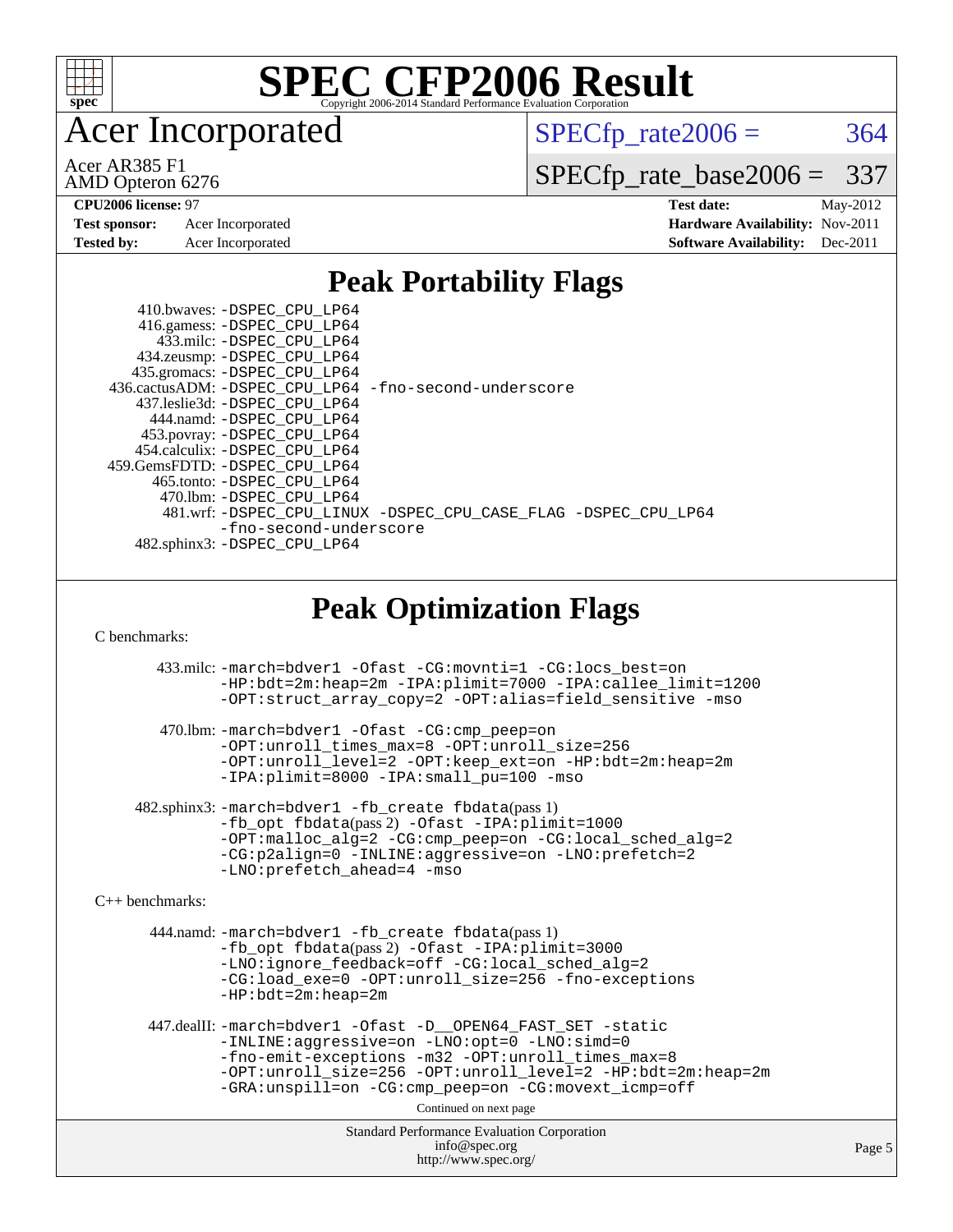

Acer Incorporated

 $SPECTp_rate2006 = 364$ 

AMD Opteron 6276 Acer AR385 F1

[SPECfp\\_rate\\_base2006 =](http://www.spec.org/auto/cpu2006/Docs/result-fields.html#SPECfpratebase2006) 337

**[Tested by:](http://www.spec.org/auto/cpu2006/Docs/result-fields.html#Testedby)** Acer Incorporated **[Software Availability:](http://www.spec.org/auto/cpu2006/Docs/result-fields.html#SoftwareAvailability)** Dec-2011

**[CPU2006 license:](http://www.spec.org/auto/cpu2006/Docs/result-fields.html#CPU2006license)** 97 **[Test date:](http://www.spec.org/auto/cpu2006/Docs/result-fields.html#Testdate)** May-2012 **[Test sponsor:](http://www.spec.org/auto/cpu2006/Docs/result-fields.html#Testsponsor)** Acer Incorporated **[Hardware Availability:](http://www.spec.org/auto/cpu2006/Docs/result-fields.html#HardwareAvailability)** Nov-2011

## **[Peak Optimization Flags \(Continued\)](http://www.spec.org/auto/cpu2006/Docs/result-fields.html#PeakOptimizationFlags)**

| 450.soplex: -march=bdver1 -fb_create fbdata(pass 1)<br>-fb_opt fbdata(pass 2) -03 -LNO:ignore_feedback=off<br>-INLINE:aggressive=on -OPT:RO=1 -OPT:IEEE_arith=3<br>-OPT: IEEE_NaN_Inf=off -OPT:fold_unsigned_relops=on<br>-fno-exceptions -CG:p2align=0 -m32 -HP:bdt=2m:heap=2m<br>$-WOPT: sib = on$<br>453.povray: -march=bdver1 -fb_create fbdata(pass 1)<br>-fb_opt fbdata(pass 2) -Ofast -CG:pre_local_sched=off<br>-CG:p2align=0 -CG:p2align_split=on -CG:dsched=on<br>-INLINE:aggressive=on -HP:bd=2m:heap=2m -OPT:transform=2<br>-OPT:alias=disjoint -WOPT:aggcm=0<br>Fortran benchmarks:<br>410.bwaves: -march=bdver1 -fb_create fbdata(pass 1)<br>-fb_opt fbdata(pass 2) -Ofast -OPT:Ofast -OPT:treeheight=on<br>-LNO:blocking=off -LNO:ignore_feedback=off -LNO:fu=4<br>-LNO:loop_model_simd=on -LNO:simd_rm_unity_remainder=on<br>-WOPT:aggstr=0 -HP:bdt=2m:heap=2m -CG:cmp_peep=on<br>416.gamess: -march=bdver1 -fb_create fbdata(pass 1)<br>-fb_opt fbdata(pass 2) -03 -LNO:fu=6 -LNO:blocking=0<br>-LNO:simd=0 -OPT:Ofast -OPT:ro=3 -OPT:unroll size=256<br>-OPT:unroll_times_max=2 -CG:local_sched_alg=1<br>$-HP:bdt=2m:heap=2m -WOPT:sib=on$<br>434.zeusmp:-march=bdver1 -Ofast -LNO:blocking=off -LNO:interchange=off<br>-IPA:plimit=1500 -HP:bdt=2m:heap=2m<br>437.leslie3d: -march=bdver1 -Ofast -CG:pre_minreg_level=2 -LNO:simd=0<br>-LNO: fusion=2 -HP: bdt=2m: heap=2m -mso<br>459.GemsFDTD: -march=bdver1 -Ofast -IPA:plimit=1500 -OPT:unroll_size=0<br>-LNO:fission=2 -CG:load_exe=0 -CG:local_sched_alg=2 -HP<br>465.tonto: -march=bdver1 -Ofast -OPT:alias=no_f90_pointer_alias<br>-LNO:blocking=off -CG:load_exe=1 -IPA:plimit=525<br>$-HP:bdt=2m:heap=2m$<br>Benchmarks using both Fortran and C:<br>435.gromacs: -march=bdver1 -fb_create fbdata(pass 1) | 447.dealII (continued): | -TENV: frame_pointer=off |
|----------------------------------------------------------------------------------------------------------------------------------------------------------------------------------------------------------------------------------------------------------------------------------------------------------------------------------------------------------------------------------------------------------------------------------------------------------------------------------------------------------------------------------------------------------------------------------------------------------------------------------------------------------------------------------------------------------------------------------------------------------------------------------------------------------------------------------------------------------------------------------------------------------------------------------------------------------------------------------------------------------------------------------------------------------------------------------------------------------------------------------------------------------------------------------------------------------------------------------------------------------------------------------------------------------------------------------------------------------------------------------------------------------------------------------------------------------------------------------------------------------------------------------------------------------------------------------------------------------------------------------------------------------------------------------------------------------------------------------------------------------------------------------------|-------------------------|--------------------------|
|                                                                                                                                                                                                                                                                                                                                                                                                                                                                                                                                                                                                                                                                                                                                                                                                                                                                                                                                                                                                                                                                                                                                                                                                                                                                                                                                                                                                                                                                                                                                                                                                                                                                                                                                                                                        |                         |                          |
|                                                                                                                                                                                                                                                                                                                                                                                                                                                                                                                                                                                                                                                                                                                                                                                                                                                                                                                                                                                                                                                                                                                                                                                                                                                                                                                                                                                                                                                                                                                                                                                                                                                                                                                                                                                        |                         |                          |
|                                                                                                                                                                                                                                                                                                                                                                                                                                                                                                                                                                                                                                                                                                                                                                                                                                                                                                                                                                                                                                                                                                                                                                                                                                                                                                                                                                                                                                                                                                                                                                                                                                                                                                                                                                                        |                         |                          |
|                                                                                                                                                                                                                                                                                                                                                                                                                                                                                                                                                                                                                                                                                                                                                                                                                                                                                                                                                                                                                                                                                                                                                                                                                                                                                                                                                                                                                                                                                                                                                                                                                                                                                                                                                                                        |                         |                          |
|                                                                                                                                                                                                                                                                                                                                                                                                                                                                                                                                                                                                                                                                                                                                                                                                                                                                                                                                                                                                                                                                                                                                                                                                                                                                                                                                                                                                                                                                                                                                                                                                                                                                                                                                                                                        |                         |                          |
|                                                                                                                                                                                                                                                                                                                                                                                                                                                                                                                                                                                                                                                                                                                                                                                                                                                                                                                                                                                                                                                                                                                                                                                                                                                                                                                                                                                                                                                                                                                                                                                                                                                                                                                                                                                        |                         |                          |
|                                                                                                                                                                                                                                                                                                                                                                                                                                                                                                                                                                                                                                                                                                                                                                                                                                                                                                                                                                                                                                                                                                                                                                                                                                                                                                                                                                                                                                                                                                                                                                                                                                                                                                                                                                                        |                         |                          |
|                                                                                                                                                                                                                                                                                                                                                                                                                                                                                                                                                                                                                                                                                                                                                                                                                                                                                                                                                                                                                                                                                                                                                                                                                                                                                                                                                                                                                                                                                                                                                                                                                                                                                                                                                                                        |                         |                          |
|                                                                                                                                                                                                                                                                                                                                                                                                                                                                                                                                                                                                                                                                                                                                                                                                                                                                                                                                                                                                                                                                                                                                                                                                                                                                                                                                                                                                                                                                                                                                                                                                                                                                                                                                                                                        |                         |                          |
|                                                                                                                                                                                                                                                                                                                                                                                                                                                                                                                                                                                                                                                                                                                                                                                                                                                                                                                                                                                                                                                                                                                                                                                                                                                                                                                                                                                                                                                                                                                                                                                                                                                                                                                                                                                        |                         |                          |
| -fb_opt fbdata(pass 2) -Ofast -OPT: rsqrt=2<br>-HP:bdt=2m:heap=2m -CG:local_sched_alg=2 -GRA:unspill=ON<br>$-CG:load\_exe=3 -LNO:simd=3$                                                                                                                                                                                                                                                                                                                                                                                                                                                                                                                                                                                                                                                                                                                                                                                                                                                                                                                                                                                                                                                                                                                                                                                                                                                                                                                                                                                                                                                                                                                                                                                                                                               |                         |                          |
| Continued on next page                                                                                                                                                                                                                                                                                                                                                                                                                                                                                                                                                                                                                                                                                                                                                                                                                                                                                                                                                                                                                                                                                                                                                                                                                                                                                                                                                                                                                                                                                                                                                                                                                                                                                                                                                                 |                         |                          |